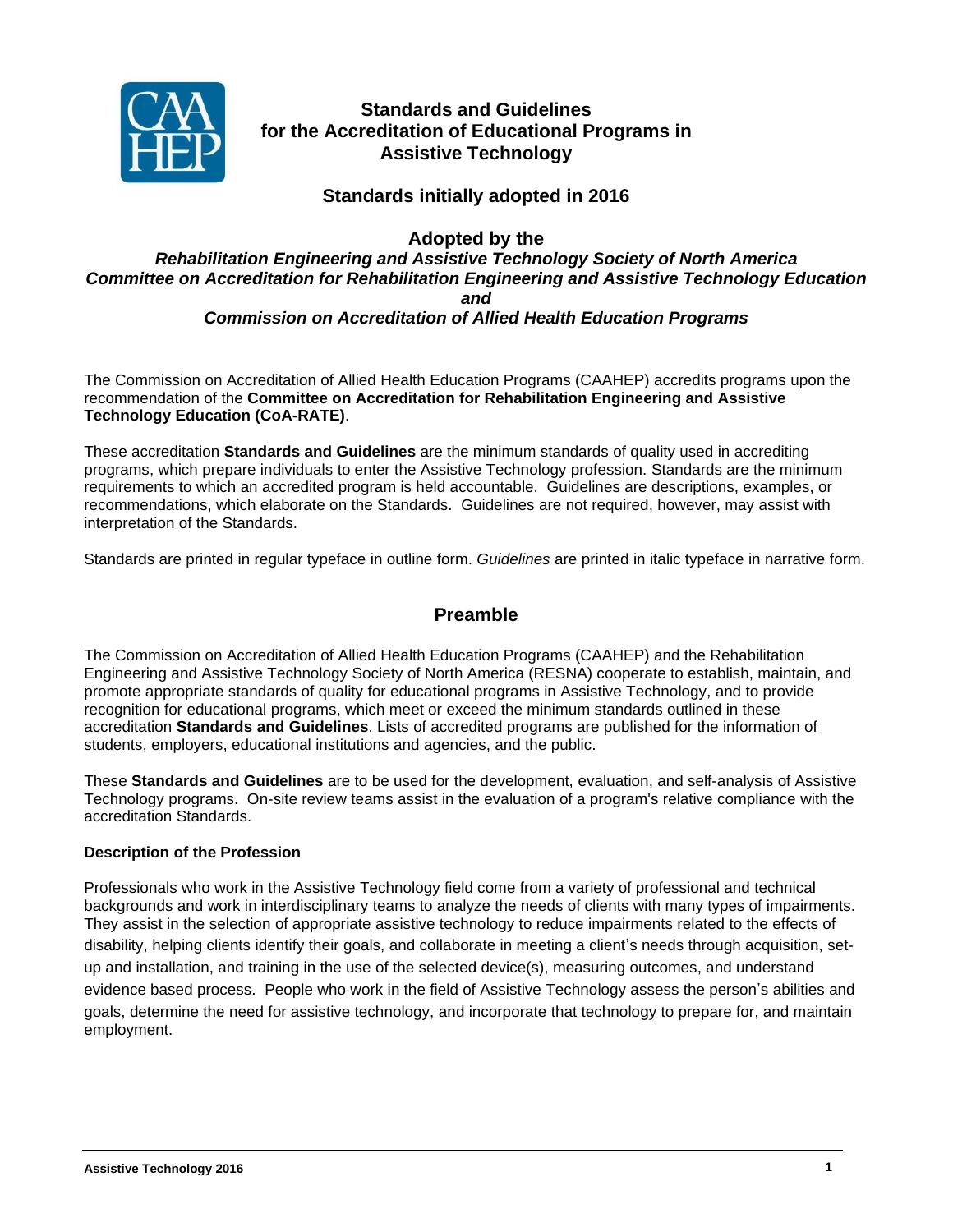# **I. Sponsorship**

## **A. Sponsoring Educational Institution**

A sponsoring institution must be at least one of the following:

- 1. A post-secondary academic institution accredited by an institutional accrediting agency which is recognized by the U.S. Department of Education, and authorized under applicable law or other acceptable authority to provide a post-secondary program, which awards a minimum of a certificate at the completion of the program.
- 2. A foreign post-secondary academic institution acceptable to CAAHEP, which awards a minimum of a certificate at the completion of the program.
- 3. A hospital or medical center accredited by a healthcare accrediting agency or equivalent that is recognized by the U.S. Department of Health and Human Services, and authorized under applicable law or other acceptable authority to provide healthcare, and authorized under applicable law or other acceptable authority to provide the post-secondary program, which awards a minimum of a certificate at the completion of the program.
- 4. A branch of the United States Armed Forces or Canadian Armed Forces, which awards a minimum of a certificate at the completion of the program.

#### **B. Consortium Sponsor**

- 1. A consortium sponsor is an entity consisting of two or more members that exists for the purpose of operating an educational program. In such instances, at least one of the members of the consortium must meet the requirements of a sponsoring institution as described in I. A.
- 2. The responsibilities of each member of the consortium must be clearly documented in a formal affiliation agreement or memorandum of understanding, which includes governance and lines of authority.

## **C. Responsibilities of Sponsor**

The Sponsor must ensure the provisions of these **Standards and Guidelines** are met.

## **II. Program Goals**

#### **A. Program Goals and Outcomes**

There must be a written statement of the program's goals and learning domains consistent with, and

responsive to, the demonstrated needs and expectations of the various communities of interest served by the educational program. The communities of interest served by the program must include, but are not limited to: students, graduates, faculty, sponsor administration, employers, related healthcare professionals, rehabilitation professionals, engineering and/or education professionals, physicians, and the public.

Program-specific statements of goals and learning domains provide the basis for program planning, implementation, and evaluation. Such goals and learning domains must be compatible with the mission of the sponsoring institution(s), the expectations of the communities of interest, and nationally accepted standards of roles and functions. Goals and learning domains are based upon the substantiated needs of health care providers and other relevant professionals/employers, and the educational needs of the students served by the educational program.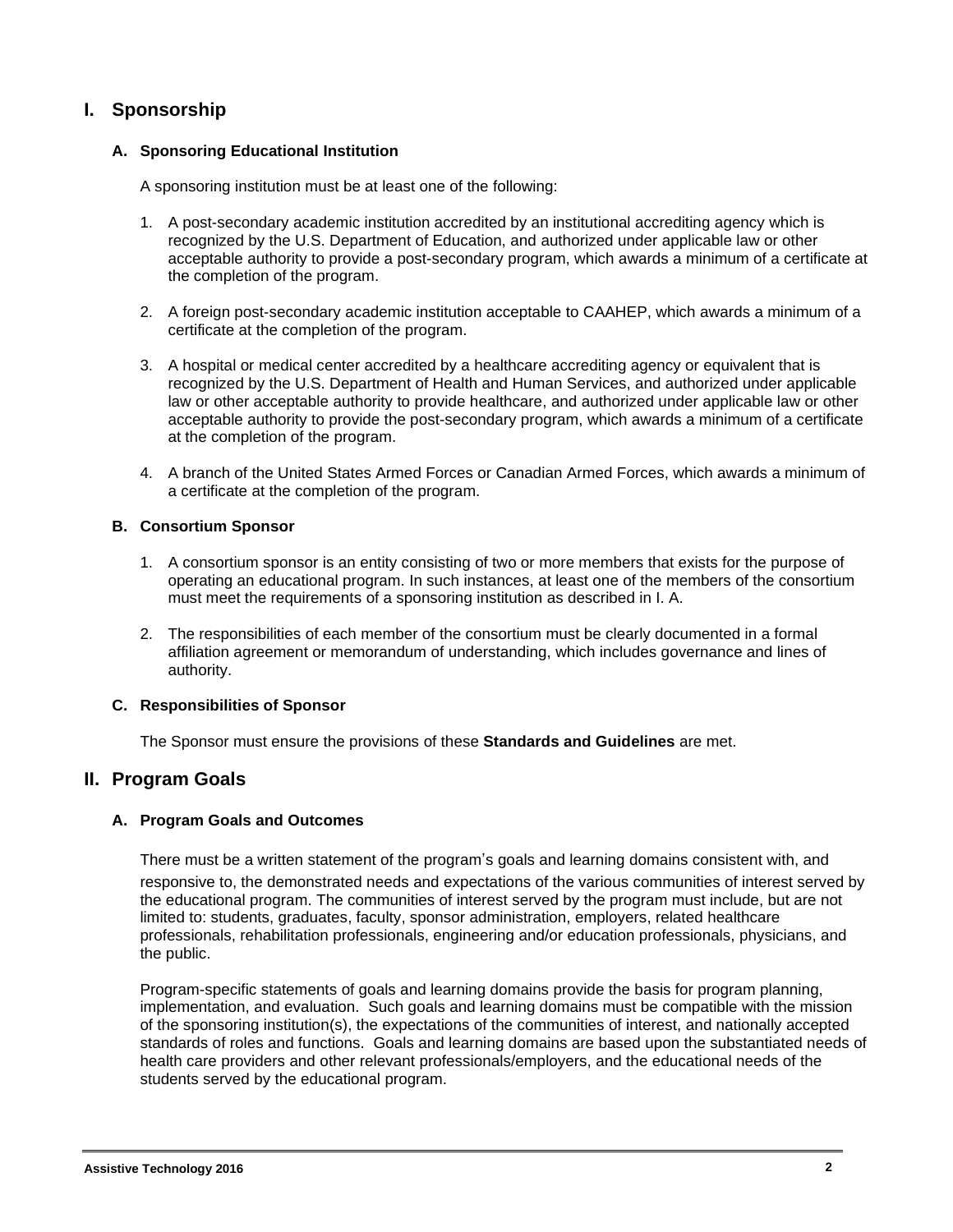#### **B. Appropriateness of Goals and Learning Domains**

The program must regularly assess both goals and learning domains. Program personnel must identify and respond to changes in the needs and/or expectations of its communities of interest.

An advisory committee, which is representative of at least each of the communities of interest named in these **Standards and Guidelines**, must be designated and charged with the responsibility of meeting at least annually, to assist program and sponsor personnel in formulating and periodically revising appropriate goals and learning domains, monitoring needs and expectations, and ensuring program responsiveness to change.

*Advisory committee meetings may include participation by synchronous electronic means.*

#### **C. Minimum Expectations**

The program must have the following goal defining minimum expectations: "To prepare entry-level Assistive Technology practitioners who are competent in the cognitive (knowledge), psychomotor (skills), and affective (behavior) learning domains".

Programs adopting educational goals beyond entry-level competence must clearly delineate this intent and provide evidence that all students have achieved the basic competencies prior to entry into the field.

*Nothing in this Standard restricts programs from formulating goals beyond entry-level competence.* 

## **III. Resources**

#### **A. Type and Amount**

Program resources must be sufficient to ensure the achievement of the program's goals and outcomes. Resources must include, but are not limited to: faculty; clerical and support staff; curriculum; finances; offices; classroom, laboratory, and, ancillary student facilities; clinical affiliates; equipment; supplies; computer resources; instructional and reference materials, and faculty/staff continuing education component.

Educational materials and activities must be designed in a manner that makes them readily accessible to students with disabilities.

#### **B. Personnel**

The sponsor must appoint sufficient faculty and staff with the necessary qualifications to perform the functions identified in documented job descriptions and to achieve the program's stated goals and outcomes.

#### **1. Program Director**

#### **a. Responsibilities**

The Program Director must:

- 1) coordinate all aspects of the program including the organization, administration, continuous review, planning, development and achievement of program's goals and outcomes;
- 2) establish criteria for those sites which provide clinical experiences for students;
- 3) evaluate on an annual basis and planned interval basis all clinical affiliates;
- 4) provide a clinical instructor orientation and evaluation program;
- 5) ensure regularly planned communication between the program and the clinical instructor;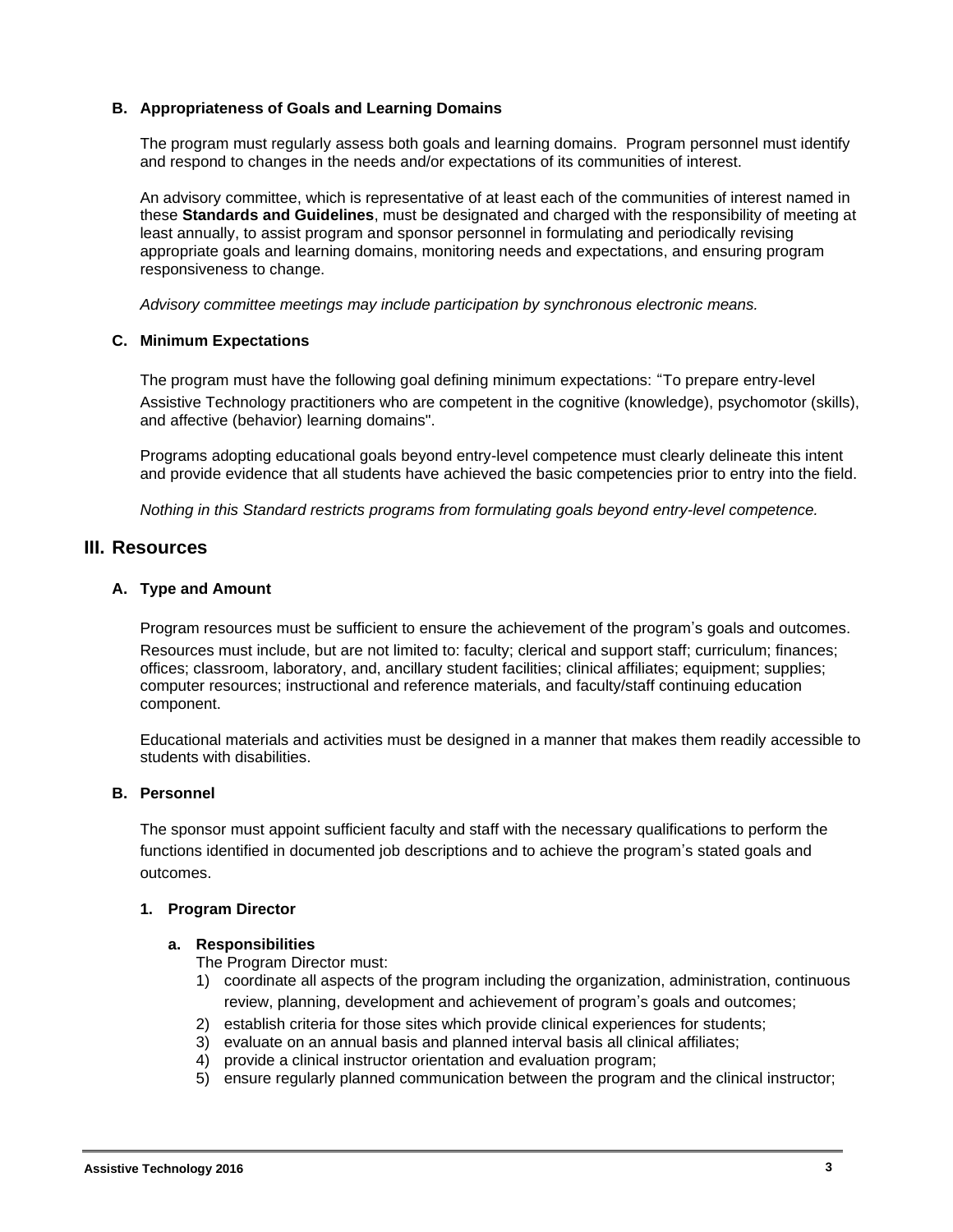- 6) ensure all clinical experience of students occur under supervision of an Assistive Technology practitioner; and
- 7) manage program budget.

### **b. Qualifications**

The Program Director must:

- 1) possess a minimum of a Bachelor's Degree;
- 2) have a minimum of three (3) years of relevant professional experience;
- 3) demonstrate background in education theory and practice;
- 4) possess a credential from a related profession.

*A credential from a related profession may include, but is not limited to, public instruction license, OTR/L (registered occupational therapist), OT(C)/L (licensed occupational therapist), or certification such as a RESNA Assistive Technology Professional, Certified Rehabilitation Counselor, or speech therapist.*

#### **2. Faculty and/or Instructional Staff**

#### **a. Responsibilities**

Faculty and other instructional staff must provide instruction and assess students' knowledge and practical proficiencies, and where appropriate mentor students in the development of effective assistive technology professional practice competencies.

#### **b. Qualifications**

Faculty and instructional staff must:

- 1) possess a minimum of a Bachelor's Degree;
- 2) be knowledgeable in the subject matter taught;
- 3) have a minimum of three (3) years of related field experience, which includes a minimum of one (1) year of providing assistive technology services to clients;
- 4) possess a professional registration, license, or certification.

## **3. Clinical Instructor**

## **a. Responsibilities**

Clinical Instructors must:

- 1) supervise students during clinical experiences and be consistently and physically present (i.e. provide face-to-face supervision and evaluation, etc.) and have the ability to intervene on behalf of the student (or client) to provide on-going and consistent education;
- 2) participate in regularly planned communication between the program and the clinical instructor;
- 3) provide instruction and experience in relevant practice competencies delineated in the Curriculum in Appendix B;
- 4) evaluate students' performance; and
- 5) assure students complete a self-assessment of practice competencies at the completion of the clinical experience.

## **b. Qualifications**

Clinical Instructors must:

- 1) possess a minimum of a Bachelor's degree; and
- 2) be appropriately credentialed in their field of practice for one (1) or more year(s) and have a minimum of one (1) year of providing assistive technology services to clients.

*Clinical Instructors should have competency in the cognitive (knowledge), psychomotor (skills), and affective (behavior) learning domains, described in Appendix B, for Assistive Technology practice.*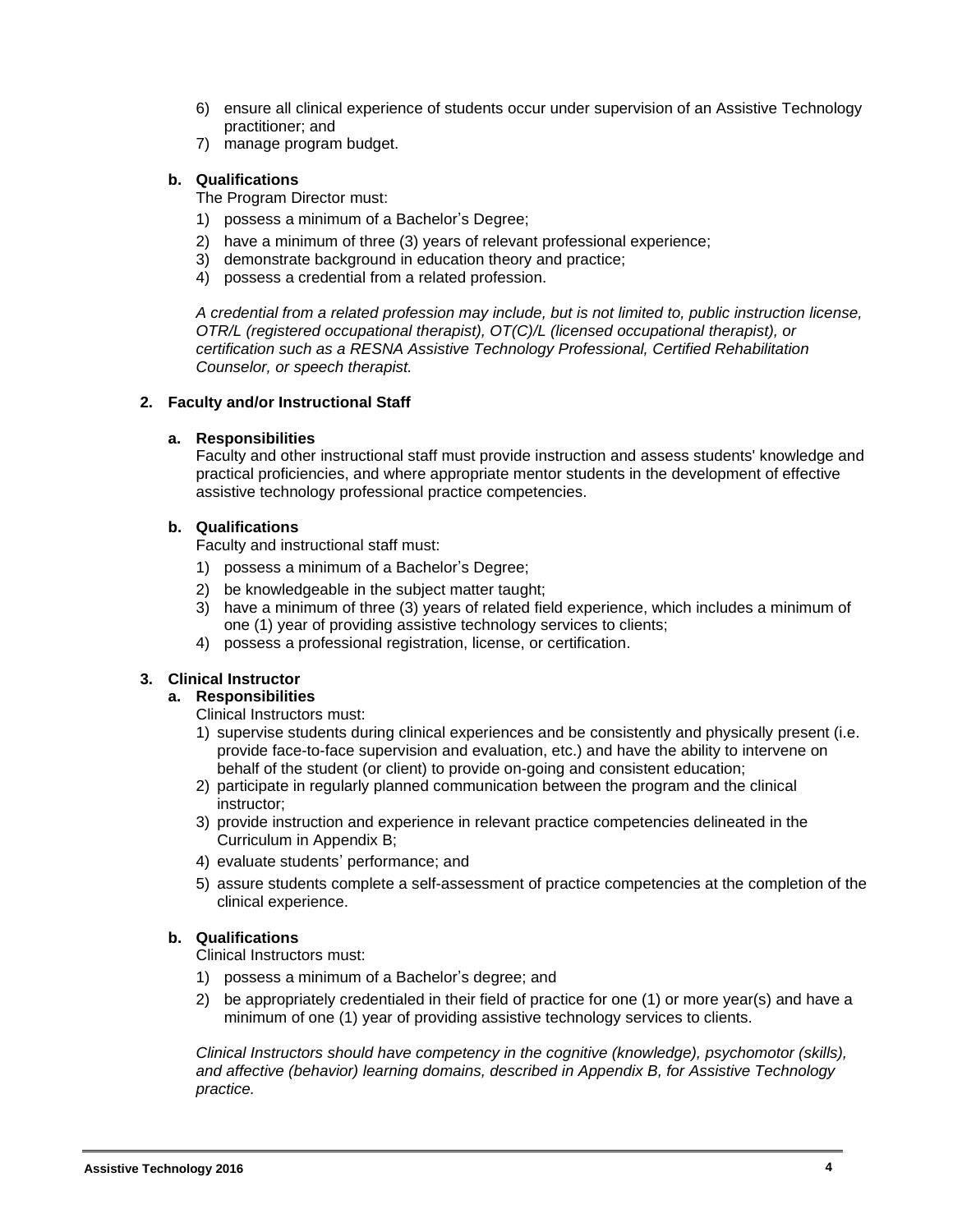## **C. Curriculum**

The curriculum must ensure the achievement of program goals and learning domains. Instruction must be an appropriate sequence of classroom, laboratory, and practical activities. Instruction must be based on clearly written course syllabi which include course description, course objectives, evaluation methods, topic outline, and competencies required for graduation.

The curriculum must include clinical experience with opportunities for students to perform all components of Assistive Technology practice and be evaluated by a clinical instructor on their performance.

The program must demonstrate by comparison that the curriculum offered meets, or exceeds, the content specified in Appendix B.

*Clinical experience may be provided via many avenues. The program should strive to use realistic and simulated and actual clinical Assistive Technology fieldwork opportunities. However, use of audio/video recording of students' work, documented realistic simulation activities, or comprehensive interactive case study scenarios may be considered as alternatives.*

#### **D. Resource Assessment**

The program must, at least annually, assess the appropriateness and effectiveness of the resources described in these **Standards and Guidelines**. The results of resource assessment must be the basis for ongoing planning and appropriate change. An action plan must be developed when deficiencies are identified in the program resources. Implementation of the action plan must be documented and results measured by ongoing resource assessment.

## **IV. Student and Graduate Evaluation/Assessment**

#### **A. Student Evaluation**

#### **1. Frequency and Purpose**

Evaluation of students must be conducted on a recurrent basis and with sufficient frequency to provide both the students and program faculty with valid and timely indications of the students' progress toward and achievement of the competencies and learning domains stated in the curriculum.

#### **2. Documentation**

Records of student evaluations must be maintained in sufficient detail to document learning progress and achievements and shall be secured in accordance with all existing privacy acts and statues.

#### **B. Outcomes**

#### **1. Outcomes Assessment**

The program must periodically assess effectiveness in achieving stated goals and learning domains. The results of this evaluation must be reflected in the review and timely revision of the program.

Outcomes assessments must include, but are not limited to: national credentialing examination(s) performance, programmatic retention/attrition, graduate satisfaction, employer satisfaction, job (positive) placement, and programmatic summative measures. The program must meet the outcomes assessment thresholds.

"*Positive placement*" *means that the graduate is employed full or part-time in Assistive Technology or*

in a related field; or continuing his/her education; or serving in the military. A related field is one in *which the individual is using cognitive, psychomotor, and affective competencies acquired in the educational program.*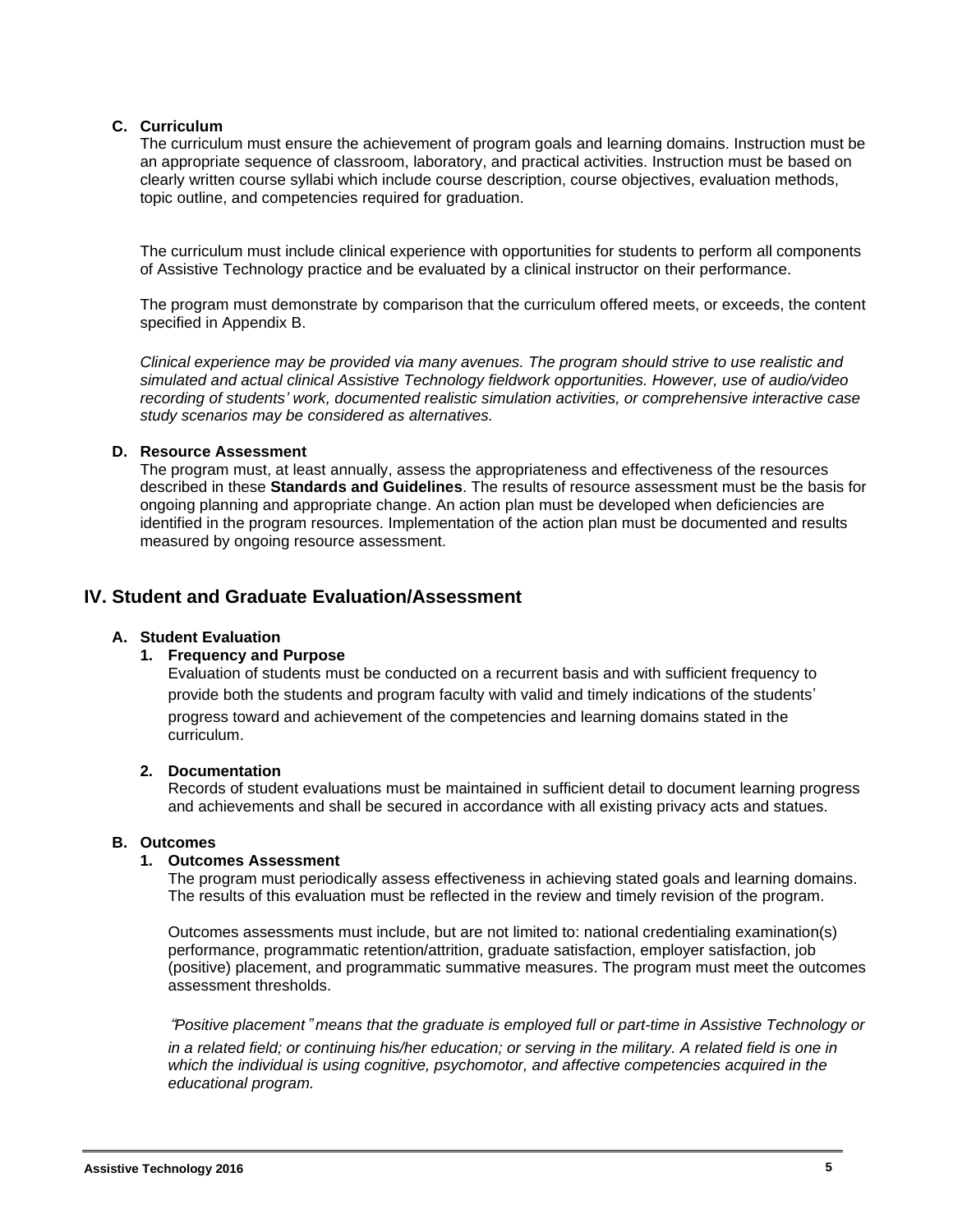### **2. Outcomes Reporting**

The program must periodically submit to the CoA-RATE the program goal(s), learning domains, evaluation systems (including type, cut score, and appropriateness), outcomes, its analysis of the outcomes, and an appropriate action plan based on the analysis.

Programs not meeting the established thresholds must begin a dialogue with the CoA-RATE to develop an appropriate plan of action to respond to the identified shortcomings.

## **V. Fair Practices**

#### **A. Publications and Disclosure**

- 1. Announcements, catalogs, publications, and advertising must accurately reflect the program offered;
- 2. At least the following must be made known to all applicants and students: the sponsor's institutional and programmatic accreditation status as well as the name, mailing address, web site address, and phone number of the accrediting agencies; admissions policies and practices, including technical standards (when used); policies on advanced placement, transfer of credits, and credits for experiential learning; number of credits required for completion of the program; tuition/fees and other costs required to complete the program; policies and processes for withdrawal and for refunds of tuition/fees.
- 3. At least the following must be made known to all students: academic calendar, student grievance procedure, criteria for successful completion of each segment of the curriculum and for graduation, and policies and processes by which students may perform practical work while enrolled in the program; and
- 4. The sponsor must maintain, and make available to the public, current and consistent summary information about student/graduate achievement that includes the results of one or more of the outcomes assessments required in these Standards.

*The sponsor should develop a suitable and fully accessible (W3C) means of communicating to the communities of interest the achievement of students/graduates (e.g. through a website or electronic or printed documents).*

5. The sponsor must provide applicant and student materials that are designed to be readily accessible to student with disabilities.

#### **B. Lawful and Non-discriminatory Practices**

All activities associated with the program, including student and faculty recruitment, student admission, and faculty employment practices, must be nondiscriminatory and in accord with jurisdictional statutes, rules, and regulations. There must be a faculty grievance procedure made known to all paid faculty, and a similar procedure for non-remunerated adjunct personnel.

#### **C. Safeguards**

The health and safety of clients, students, faculty, and other participants associated with the educational activities of the students must be adequately safeguarded.

All activities required in the program must be educational and students must not be substituted for staff.

#### **D. Student Records**

Satisfactory records must be maintained for student admission, advisement, counseling, and evaluation. Grades and credits for courses must be recorded on the student transcript and permanently maintained by the sponsor in a safe and accessible location.

#### **E. Substantive Change**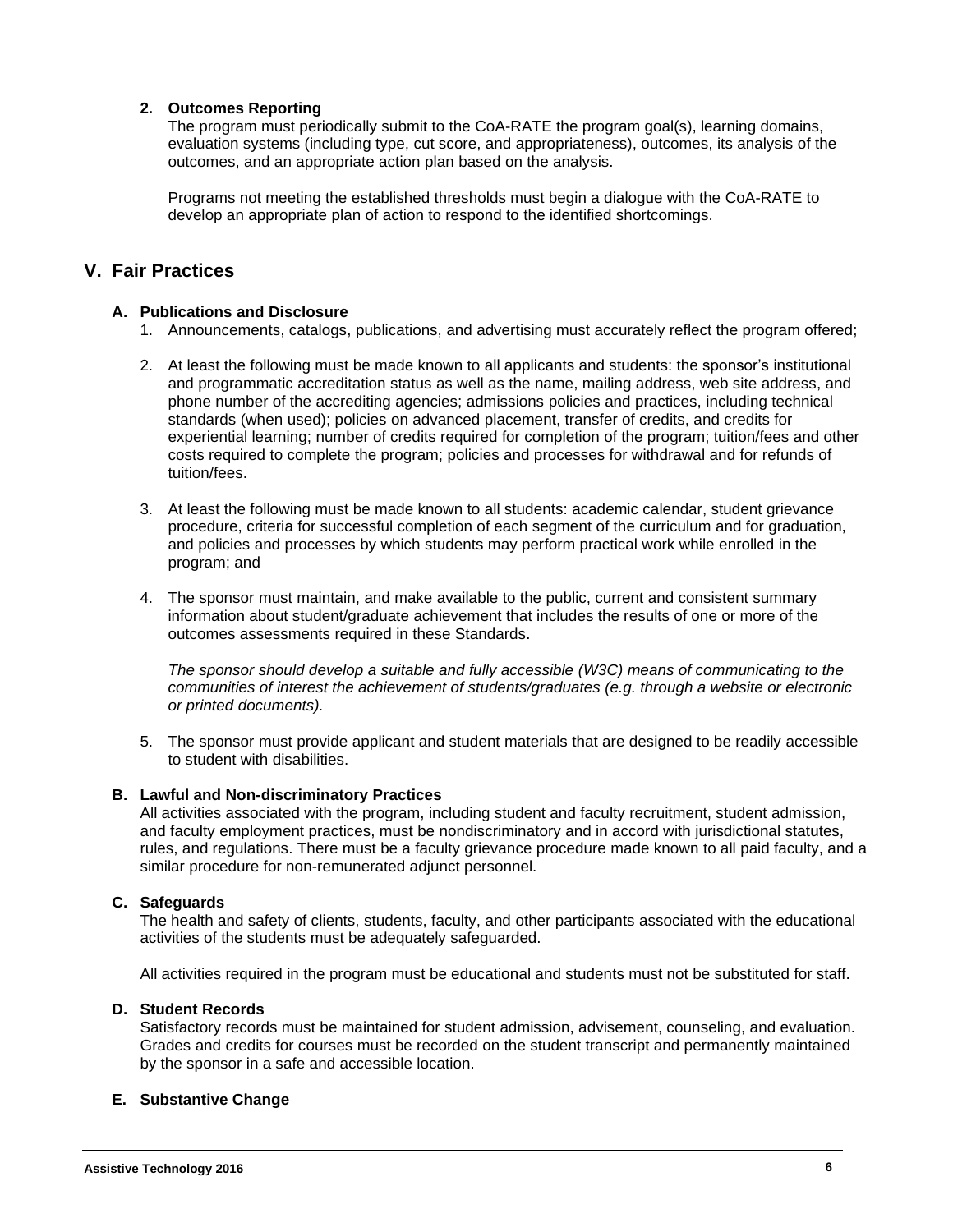The sponsor must report substantive change(s) as described in Appendix A to CAAHEP/CoA-RATE in a timely manner. Additional substantive changes to be reported to the CoA-RATE within the time limits prescribed include certificate awarded.

## **F. Agreements**

There must be a formal affiliation agreement or memorandum of understanding between the sponsor and all other entities which participate in the education of the students describing the relationship, roles, and responsibilities of the sponsor and that entity.

-------------------------------------------------------------------------------------------------------------------------------------------------------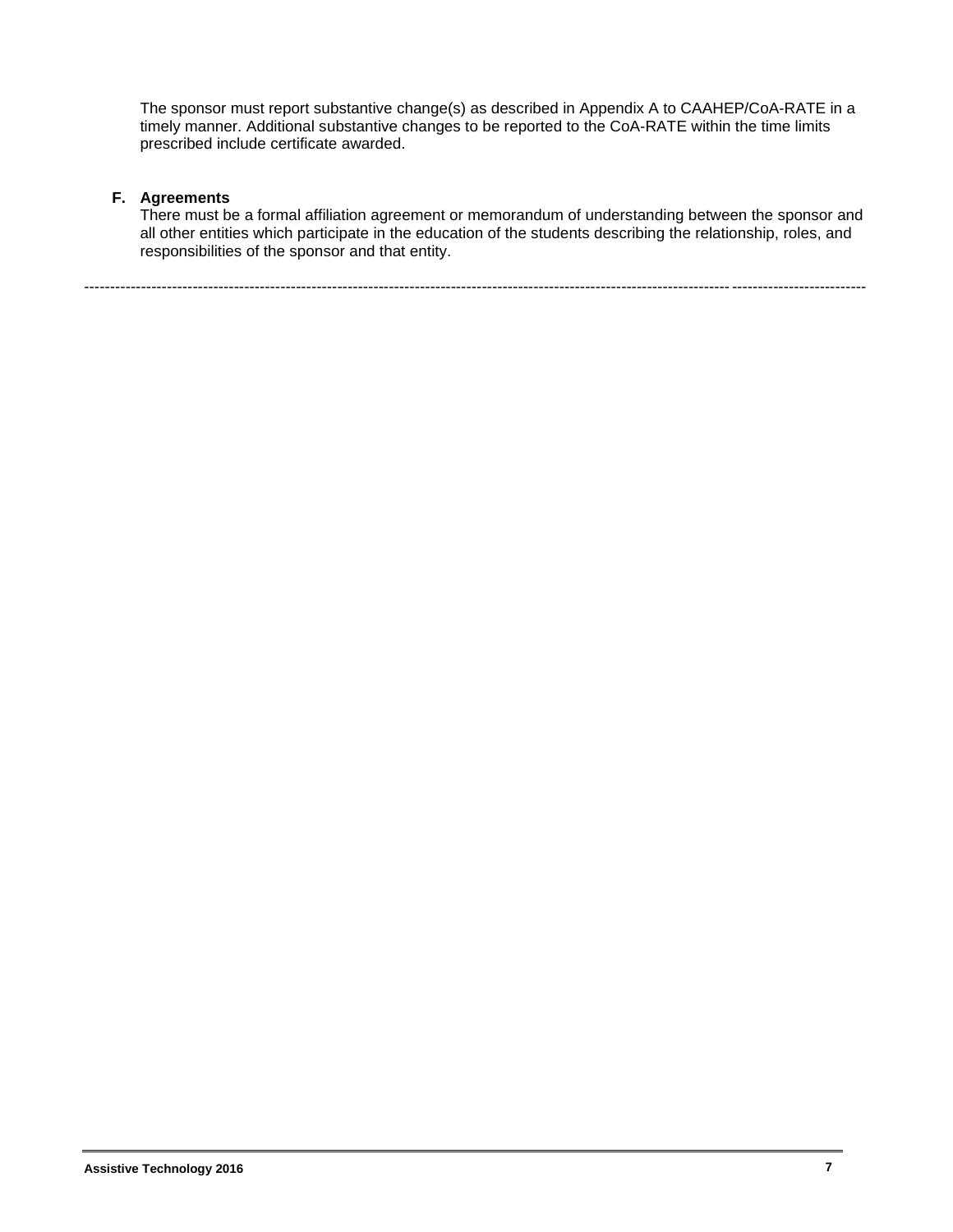## **Appendix A**

### **Application, Maintenance and Administration of Accreditation**

#### **A. Program and Sponsor Responsibilities**

#### **1. Applying for Initial Accreditation**

a. The chief executive officer or an officially designated representative of the sponsor completes a "Request for Accreditation Services" form and returns it electronically or by mail to:

> CoA-RATE 2001 K Street, NW, 3<sup>rd</sup> Floor Washington, DC 20006

The "Request for Accreditation Services" form can be obtained from the CAAHEP website at <https://www.cognitoforms.com/CAAHEP2/RequestForAccreditationServices>

**Note:** There is **no** CAAHEP fee when applying for accreditation services; however, individual committees on accreditation may have an application fee.

b. The program undergoes a comprehensive review, which includes a written self-study report and an on-site review.

The self-study instructions and report form are available from the CoA-RATE. The on-site review will be scheduled in cooperation with the program and CoA-RATE once the self-study report has been completed, submitted, and accepted by the CoA-RATE.

#### **2. Applying for Continuing Accreditation**

a. Upon written notice from the CoA-RATE, the chief executive officer or an officially designated representative of the sponsor completes a "Request for Accreditation Services" form, and returns it electronically or by mail to:

> CoA-RATE 2001 K Street, NW, 3<sup>rd</sup> Floor Washington, DC 20006

The "Request for Accreditation Services" form can be obtained from the CAAHEP website at [https://www.cognitoforms.com/CAAHEP2/RequestForAccreditationServices.](https://www.cognitoforms.com/CAAHEP2/RequestForAccreditationServices)

b. The program may undergo a comprehensive review in accordance with the policies and procedures of the CoA-RATE.

If it is determined that there were significant concerns with the conduct of the on-site review, the sponsor may request a second site visit with a different team.

After the on-site review team submits a report of its findings, the sponsor is provided the opportunity to comment in writing and to correct factual errors prior to the CoA-RATE forwarding a recommendation to CAAHEP.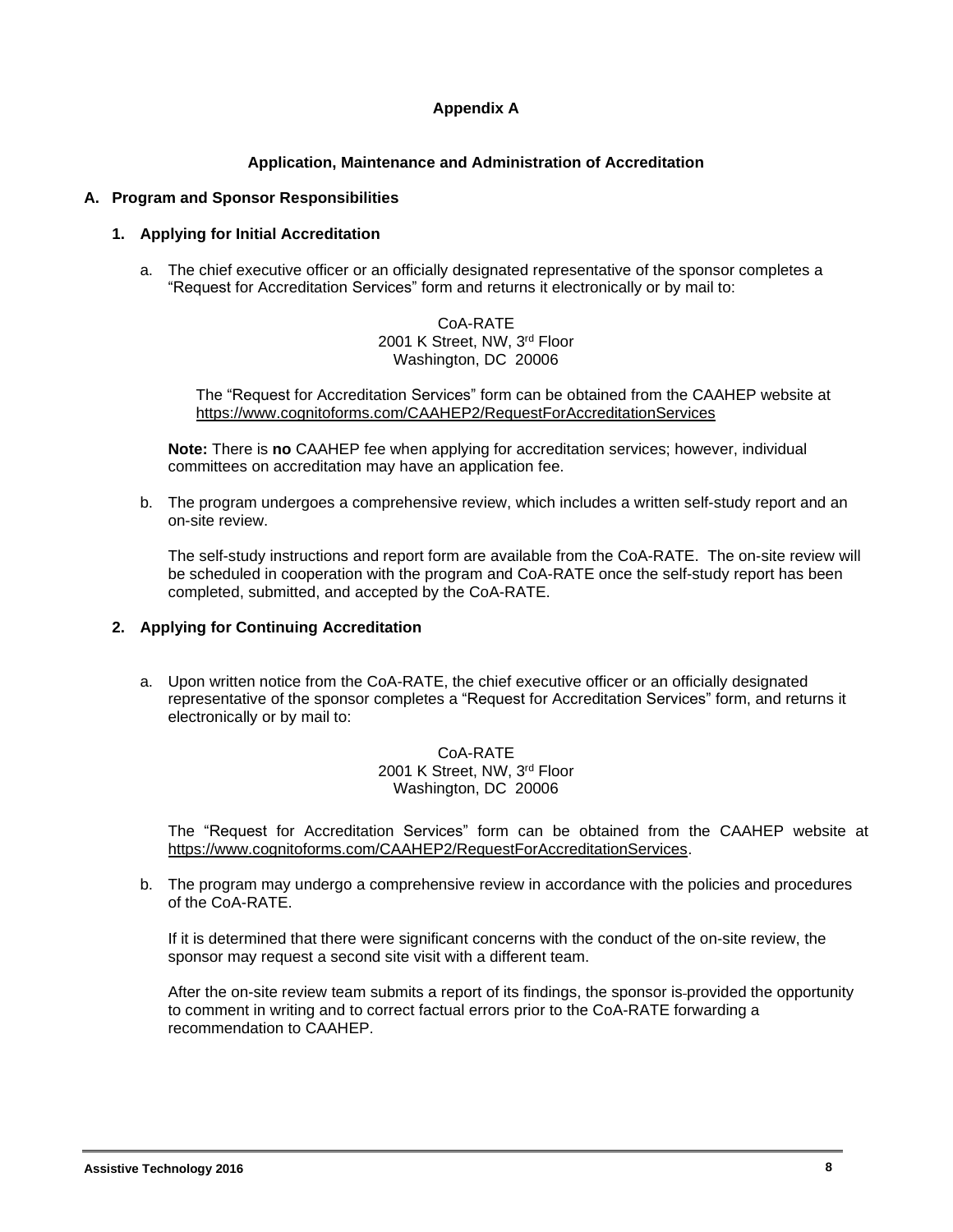#### **3. Administrative Requirements for Maintaining Accreditation**

- a. The program must inform the CoA-RATE and CAAHEP within a reasonable period of time (as defined by the committee on accreditation and CAAHEP policies) of changes in chief executive officer, dean of health professions or equivalent position, and required program personnel (Refer to Standard  $III.B.$ ).
- b. The sponsor must inform CAAHEP and the CoA-RATE of its intent to transfer program sponsorship. To begin the process for a Transfer of Sponsorship, the current sponsor must submit a letter (signed by the CEO or designated individual) to CAAHEP and the CoA-RATE that it is relinquishing its sponsorship of the program. Additionally, the new sponsor must submit a "Request for Transfer of Sponsorship Services" form. The CoA-RATE has the discretion of requesting a new self-study report with or without an on-site review. Applying for a transfer of sponsorship does not guarantee that the transfer will be granted.
- c. The sponsor must promptly inform CAAHEP and the CoA-RATE of any adverse decision affecting its accreditation by recognized institutional accrediting agencies and/or state agencies (or their equivalent).
- d. Comprehensive reviews are scheduled by the CoA-RATE in accordance with its policies and procedures. The time between comprehensive reviews is determined by the CoA-RATE and based on the program's on-going compliance with the Standards, however, all programs must undergo a comprehensive review at least once every ten years.
- e. The program and the sponsor must pay CoA-RATE and CAAHEP fees within a reasonable period of time, as determined by the CoA-RATE and CAAHEP respectively.
- f. The sponsor must file all reports in a timely manner (self-study report, progress reports, probation reports, annual reports, etc.) in accordance with CoA-RATE policy.
- g. The sponsor must agree to a reasonable on-site review date that provides sufficient time for CAAHEP to act on a CoA-RATE accreditation recommendation prior to the "next comprehensive review" period, which was designated by CAAHEP at the time of its last accreditation action, or a reasonable date otherwise designated by the CoA-RATE.

Failure to meet any of the aforementioned administrative requirements may lead to administrative probation and ultimately to the withdrawal of accreditation. CAAHEP will immediately rescind administrative probation once all administrative deficiencies have been rectified.

## **4. Voluntary Withdrawal of a CAAHEP- Accredited Program**

Notification of voluntary withdrawal of accreditation from CAAHEP must be made by the Chief Executive Officer or an officially designated representative of the sponsor by writing to CAAHEP indicating: the desired effective date of the voluntary withdrawal, and the location where all records will be kept for students who have completed the program.

#### 5. **Requesting Inactive Status of a CAAHEP- Accredited Program**

Inactive status for any accredited program may be requested from CAAHEP at any time by the Chief Executive Officer or an officially designated representative of the sponsor writing to CAAHEP indicating the desired date to become inactive. No students can be enrolled or matriculated in the program at any time during the time period in which the program is on inactive status. The maximum period for inactive status is two years. The sponsor must continue to pay all required fees to the CoA-RATE and CAAHEP to maintain its accreditation status.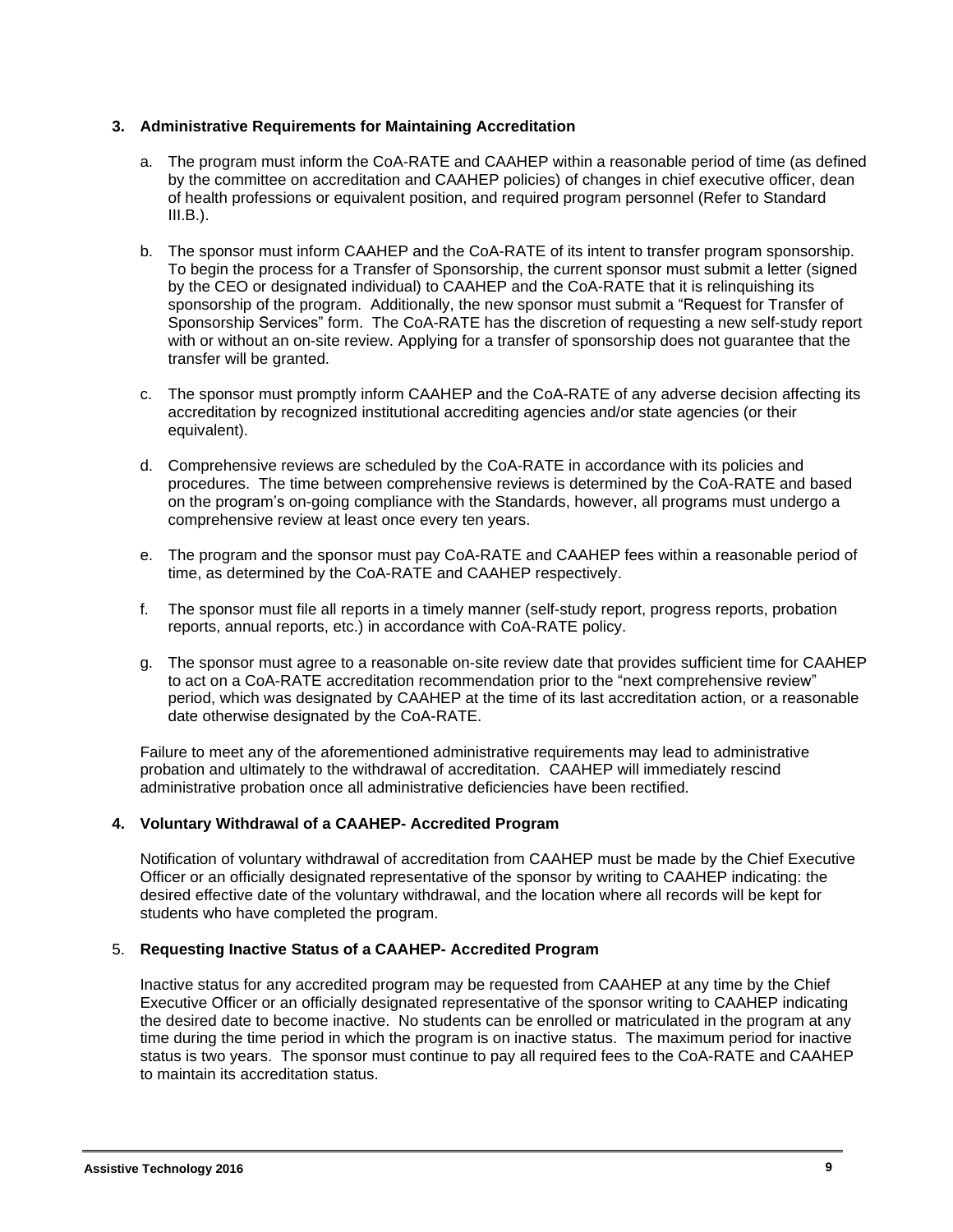To reactivate the program, the Chief Executive Officer or an officially designated representative of the sponsor must provide notice of its intent to do so in writing to both CAAHEP and the CoA-RATE. The sponsor will be notified by the CoA-RATE of additional requirements, if any, that must be met to restore active status.

If the sponsor has not notified CAAHEP of its intent to re-activate a program by the end of the two-year period, CAAHEP will consider this a "Voluntary Withdrawal of Accreditation."

#### **B. CAAHEP and Committee on Accreditation Responsibilities – Accreditation Recommendation Process**

1. After a program has had the opportunity to comment in writing and to correct factual errors on the on-site review report, the CoA-RATE forwards a status of public recognition recommendation to the CAAHEP Board of Directors. The recommendation may be for any of the following statuses: initial accreditation, continuing accreditation, transfer of sponsorship, probationary accreditation, withhold of accreditation, or withdrawal of accreditation.

The decision of the CAAHEP Board of Directors is provided in writing to the sponsor immediately following the CAAHEP meeting at which the program was reviewed and voted upon.

2. Before the CoA-RATE forwards a recommendation to CAAHEP that a program be placed on probationary accreditation, the sponsor must have the opportunity to request reconsideration of that recommendation or to request voluntary withdrawal of accreditation. The CoA-RATE reconsideration of a recommendation for probationary accreditation must be based on conditions existing both when the committee arrived at its recommendation as well as on subsequent documented evidence of corrected deficiencies provided by the sponsor.

The CAAHEP Board of Directors' decision to confer probationary accreditation is not subject to appeal.

3. Before the CoA-RATE forwards a recommendation to CAAHEP that a program's accreditation be withdrawn or that accreditation be withheld, the sponsor must have the opportunity to request reconsideration of the recommendation, or to request voluntary withdrawal of accreditation or withdrawal of the accreditation application, whichever is applicable. The CoA-RATE's reconsideration of a recommendation of withdraw or withhold accreditation must be based on conditions existing both when the CoA-RATE arrived at its recommendation as well as on subsequent documented evidence of corrected deficiencies provided by the sponsor.

The CAAHEP Board of Directors' decision to withdraw or withhold accreditation may be appealed. A copy of the CAAHEP "Appeal of Adverse Accreditation Actions" is enclosed with the CAAHEP letter notifying the sponsor of either of these actions.

At the completion of due process, when accreditation is withheld or withdrawn, the sponsor's Chief Executive Officer is provided with a statement of each deficiency. Programs are eligible to re-apply for accreditation once the sponsor believes that the program is in compliance with the accreditation Standards.

**Note: Any student who completes a program that was accredited by CAAHEP at any time during his/her matriculation is deemed by CAAHEP to be a graduate of a CAAHEP-accredited program.**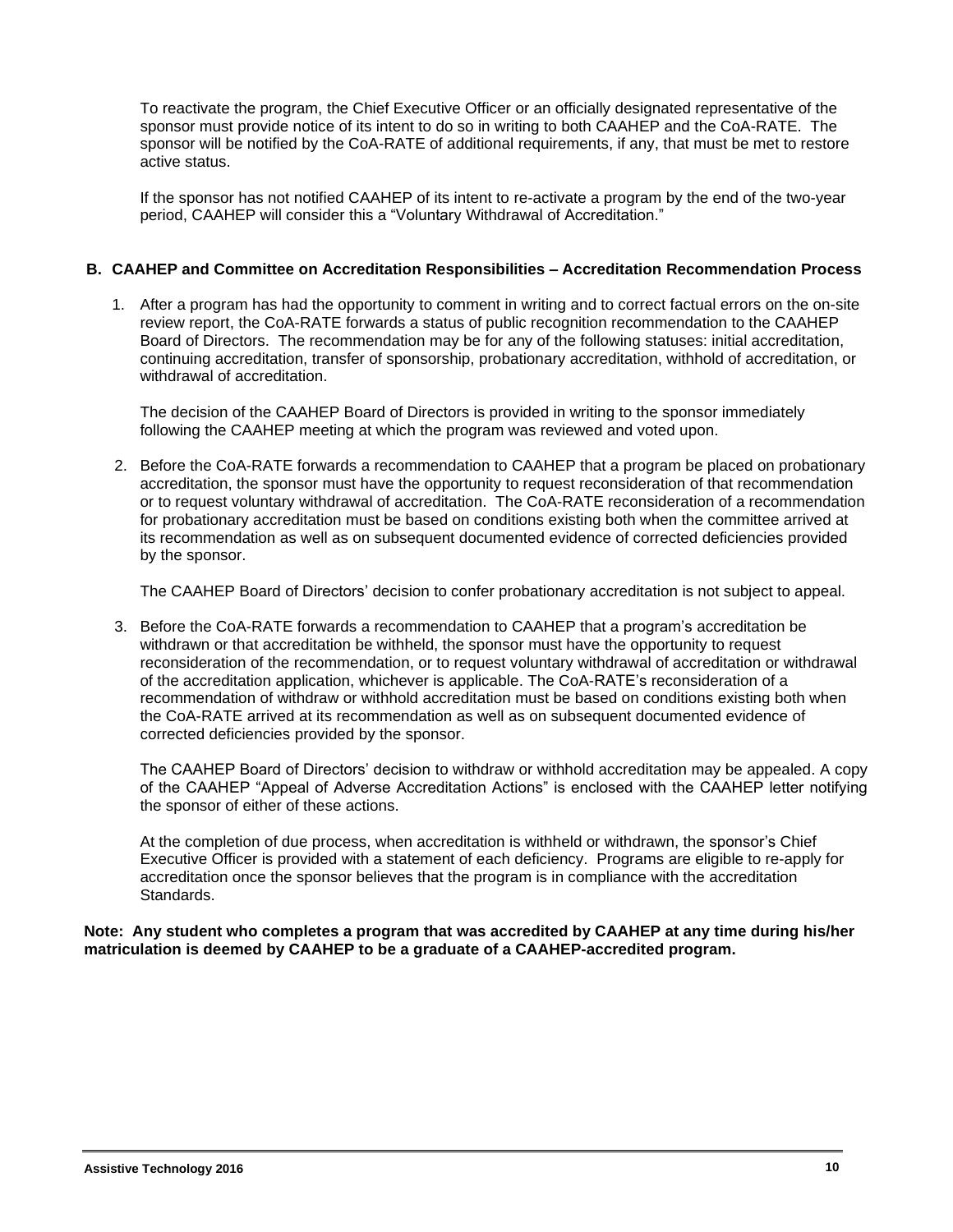# **APPENDIX B**

# **Curriculum for Educational Programs in Assistive Technology**

A curriculum which prepares students for entry level practice as Assistive Technology professionals must address the following six domains, which are mastered as students acquire skills and knowledge based on the tasks which follow:

## **1. Domains**

- a. Assessment of Needs
- b. Development of Intervention Strategies Action Plan
- c. Implementation of Intervention (Once Funded)
- d. Evaluation of Intervention (Follow-Up)
- e. Professional Conduct
- f. Evidence Based Practice

## **2. Tasks**

- a. Assessment of Needs
	- 1) Interview the client and consult with other team members as needed (e.g., caregivers, educational, family, medical professionals, therapeutic, vocational, and workplace, etc.) to determine client needs and expectations.
	- 2) Review relevant records and plans (e.g., caregivers, educational, family, medical professionals, therapeutic, vocational, and workplace, etc.)
	- 3) Ensure sufficient time is allotted during the assessment to accommodate the client needs, learning style, impairments, environments, languages, and schedules.
	- 4) Assess environmental factors (e.g., behavioral, educational, personal assistance, physical, social, and support in the environment) pertaining to the use of the assistive technology.
	- 5) Collaborate as needed with other team members.
	- 6) Relate abilities and limitations to the use of specific assistive technology. Assess functional capacities for future needs and anticipated transition.
	- 7) Refer clients, initiate requests for service/consultation, or make recommendations on the referral process for further support as needed.
	- 8) Assist the client and other stakeholders as appropriate in clarifying and prioritizing goals/needs.
	- 9) Assess the effectiveness of prior and existing technology.
	- 10) Facilitate the decision making process of the team providing the assessment and implementation of assistive technology products and services
	- 11) Present/explain findings and assessment outcomes, as well as demonstrate/explain recommendations to the client and other team members as appropriate in an accessible and appropriate format.
- b. Development of Intervention Strategies Action Plan
	- 1) Define potential intervention strategies and services using systematic method from lowest to highest levels of technology as appropriate.
	- 2) Identify product(s), which match technology features given the client's functional abilities, capacities and limitations, as well as goals, personal preferences, environmental factors, and applicable standards.
	- 3) Determine the appropriateness of commercially available, modified, and/or custom solutions.
	- 4) Compare technology being considered with client's current and/or previously used technology (including but not limited to what is readily available in the client's environment).
	- 5) Conduct appropriate demonstrations, trials, and simulations (with basic training for devices/strategies).
	- 6) Document measurable objectives as appropriate and conduct subsequent analyses of data to select possible technology solutions.
	- 7) Identify issues of integration crossing all impacted environments in which the client interacts (e.g., community, home, school, social, workplace, vocational, etc.).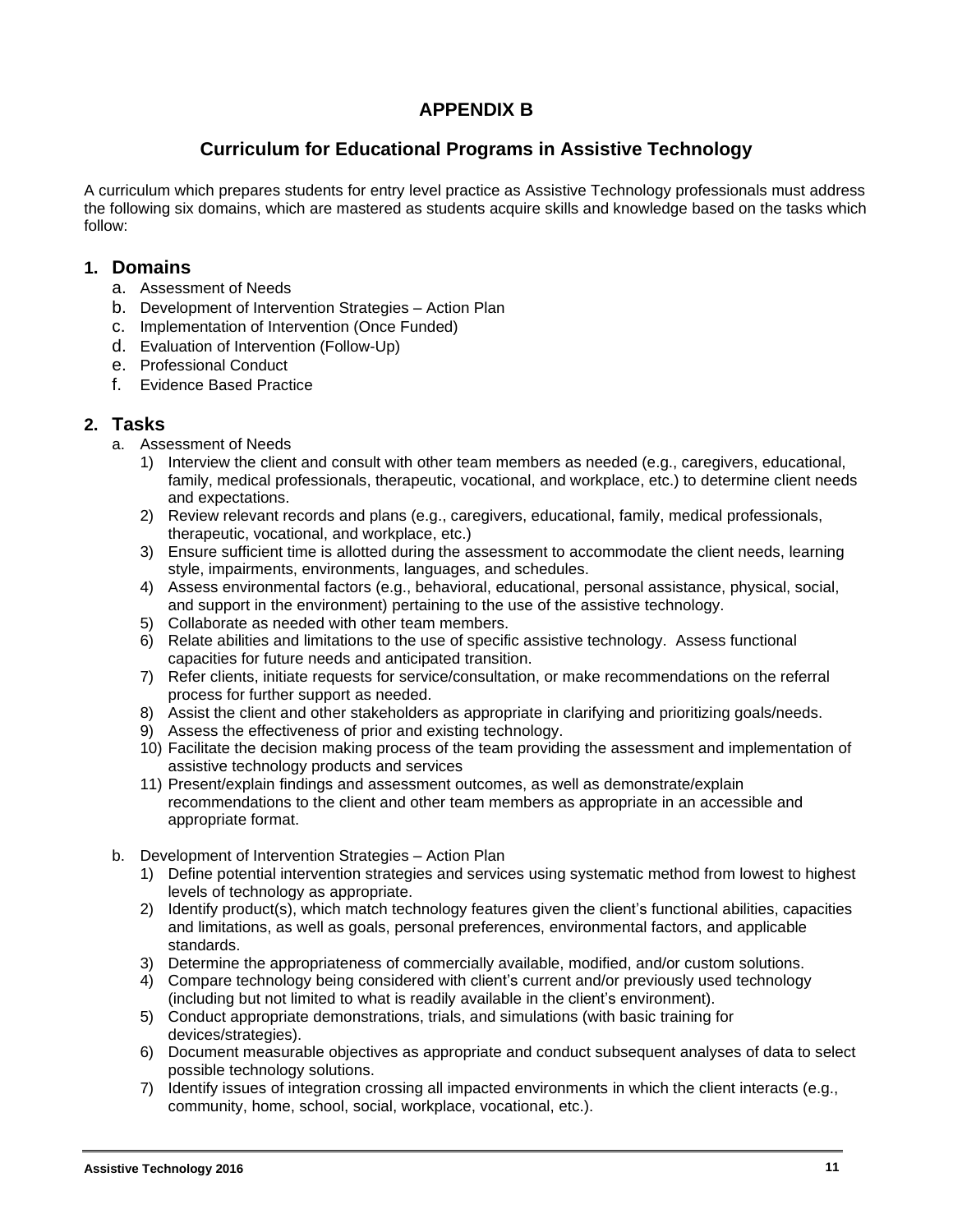- 8) Seek and integrate client and team member's feedback during trial opportunity.
- 9) Identify or assist in determining training and support needs.
- 10) Identify measurable outcomes from trials to monitor progress toward achieving stated goals and milestones, including relevant data needed for determining progress and final solutions.
- 11) Assist clients in making final selections by explaining the relevant aspects (advantages and disadvantages) of different technology solutions, e.g., reasonable useful life, cost effectiveness, availability of support, and financial implications.
- 12) Document recommendations (e.g., sources of technology, related services, training, implementation and trials, costs, and follow-up).
- 13) Identify and advise the client of the procurement process.
- 14) Submit recommendations for procurement as appropriate.
- c. Implementation of Intervention (Once Funded)
	- 1) Review and confirm the implementation plan with client and team members.
	- 2) Initiate and monitor the order process.
	- 3) Verify product for safety, function, performance, and quality.
	- 4) Prepare, install, fit and adjust the technology to client requirements.
	- 5) Train the client and other stakeholders in device operation, adjustment, care, maintenance, and the troubleshooting process across all impacted environments in which the client interacts.
	- 6) Provide information on device warranty, scheduled maintenance, and follow-up needs.
	- 7) Verify the client's ability to use equipment consistent with their goals once training has been completed.
	- 8) Provide or make recommendations, as appropriate, regarding on-going training or services to achieve goals.
	- 9) Educate client and team members on identifying changes, which may necessitate follow-up to make adjustments or modifications.
	- 10) Document the implementation process and progress as appropriate, and communicate to interdisciplinary team members and other stakeholders as required.
	- 11) Inform client and appropriate team members of their rights and responsibilities and applicable complaint processes.
- d. Evaluation of Intervention (Follow-Up)
	- 1) Document outcomes (both qualitative and quantitative) and communicate to interdisciplinary team members and other stakeholders as appropriate.
	- 2) Troubleshoot equipment failure and initiate repair and/or warranty process as needed.
	- 3) Modify intervention strategy, as requested or required, ensuring follow-up in place to address changing client goals, as necessary.
	- 4) Use a quality assurance plan to review achievement of client goals and the service delivery process.
- e. Professional Conduct
	- 1) Participate in opportunities to advance the field of assistive technology (e.g., mentoring/supervision, education, research, industry affairs, advocacy, policy, and legislation, etc.).
- f. Evidence Based Practice
	- 1) Describe basic research methodologies including group and single subject methods
	- 2) Read, interpret and evaluate AT intervention research studies
	- 3) Describe various outcomes assessment instruments applicable to AT
	- 4) Collect data for not only service provision, but for assessing the effectiveness of AT interventions.

## **3. Knowledge**

- a. Human Anatomy and Physiology
	- 1) Circulatory System
	- 2) Digestive System
	- 3) Endocrine System
	- 4) Integumentary System
	- 5) Lymphatic System
	- 6) Muscular System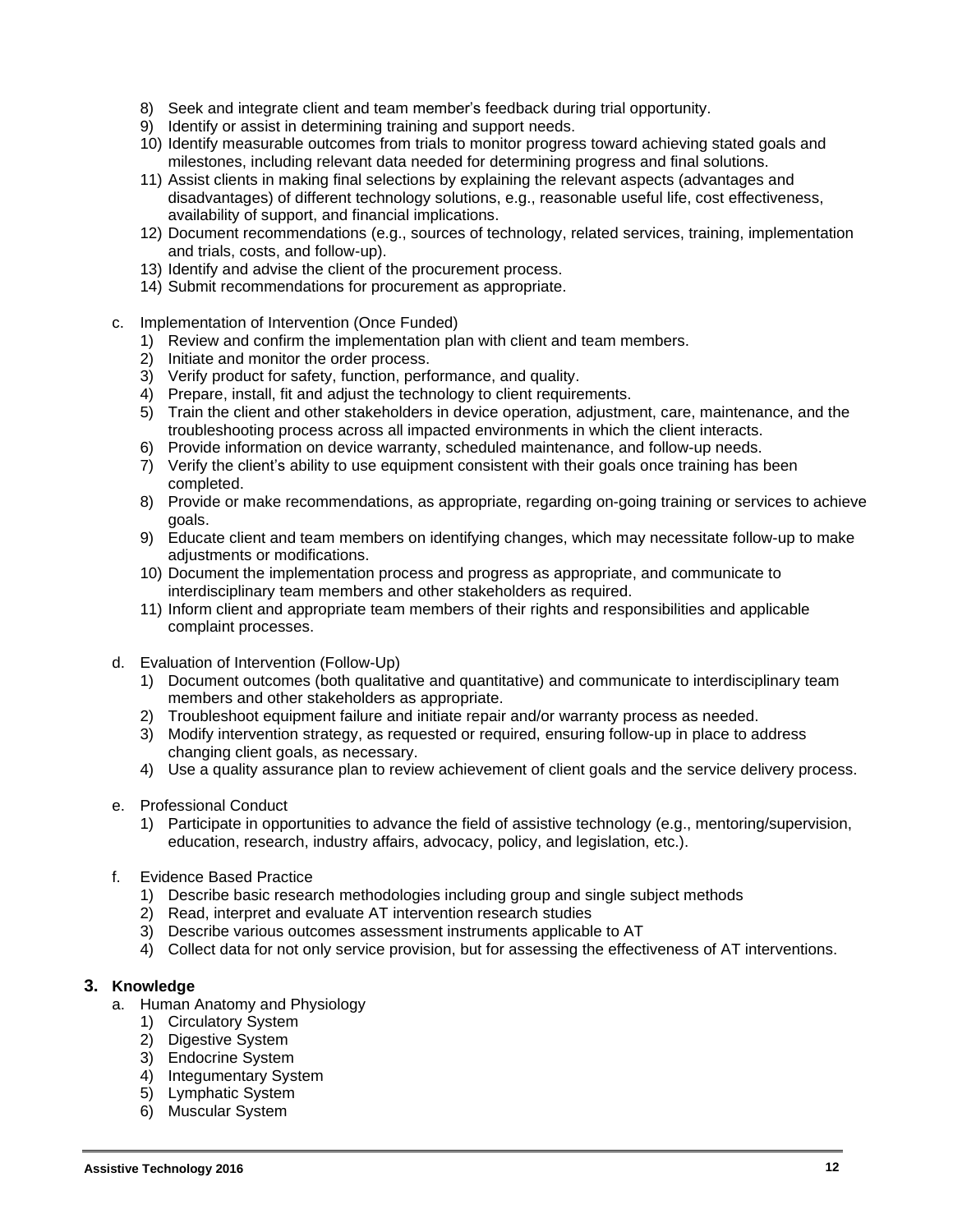- 7) Nervous System
- 8) Respiratory System
- 9) Sensory System
- 10) Skeletal System
- 11) Urogenital System
- b. Human Development Through the Lifecycle
	- 1) Typical and atypical development (e.g., adaptive, cognitive, communication, emotional, language, motor, sensory, social, etc.)
	- 2) Developmental stages (e.g., neonatal, infancy, early childhood, school age, adolescence, adulthood, senior adults)
- c. Psychology and Sociology
	- 1) Social, emotional, and behavioral development
	- 2) Cognitive development (e.g., attention span, comprehension, literacy, memory, perception, processing, etc.)
	- 3) Cultural awareness
	- 4) Disability culture
	- 5) Interpersonal relationships
	- 6) Mental health (e.g., anxiety, dementia, depression, etc.)
- d. Fundamental Functional Abilities, Capacities And Limitations
	- 1) Sensory and perception (e.g., body awareness, neurosensory, proprioception, sensory processing, spatial relations, tactile, visual, etc.)
	- 2) Oral motor function
	- 3) Biomechanics of posture, movement, and function
	- 4) Physical (e.g., balance, coordination, endurance, muscle tone, range of motion, strength, etc.)
	- 5) Communication (e.g., receptive/expressive language, verbal/non-verbal, written, etc.)
	- 6) Cognition and learning (e.g., attention, executive function, literacy, organization, etc.)
	- 7) Behavioral/Emotional (e.g., emotional vulnerability, self‐control, self‐management, etc.)
	- 8) Environmental interactions and access (e.g., community, home, school, social, transportation, workplace, etc.)
	- 9) Etiology, pathology, and characteristics of different diagnoses (e.g., congenital, degenerative, developmental, effects of co‐morbidities, progressive, etc.)
- e. Interventional Services
	- 1) Psychological, behavioral, and neuropsychological
	- 2) Medical (E.g., nursing and palliative care, nutrition therapy, pharmaceutical, respiratory, surgical, etc.)
	- 3) Therapeutic (e.g., occupational, physical, recreational, and speech therapy, etc.)
	- 4) Educational and school-based services
	- 5) Vocational rehabilitation (e.g., counseling, evaluation, training, etc.)
	- 6) Assistive technology services (e.g., Complex Rehabilitation Technology (CRT), Durable Medical Equipment (DME), engineering etc.)
	- 7) Alternative and culturally sensitive interventions (e.g., acupuncture, herbal treatments, reflexology, etc.)
	- 8) Social Services
	- 9) Orthotic/prosthetic services
- f. Principles of Learning and Teaching
	- 1) Principles of learning for age appropriate groups (e.g., childhood, adulthood, etc.)
	- 2) Learning styles (e.g., aural, logical, physical, social, solitary, verbal, visual, etc.)
	- 3) Hierarch of learning (e.g., Bloom's taxonomy, Brown's stages of language development, etc.)
	- 4) Motivation (e.g., intrinsic and extrinsic motivation)
	- 5) Abilities and challenges to learning (e.g., attention, cognitive, language, physical, etc.)
	- 6) Accommodation verses modification (e.g., assignments, materials, work stations, etc.)
	- 7) Training strategies and methods (e.g., modeling, multi-sensory and visual supports, positive behavioral supports, prompt fading, task analysis, etc.)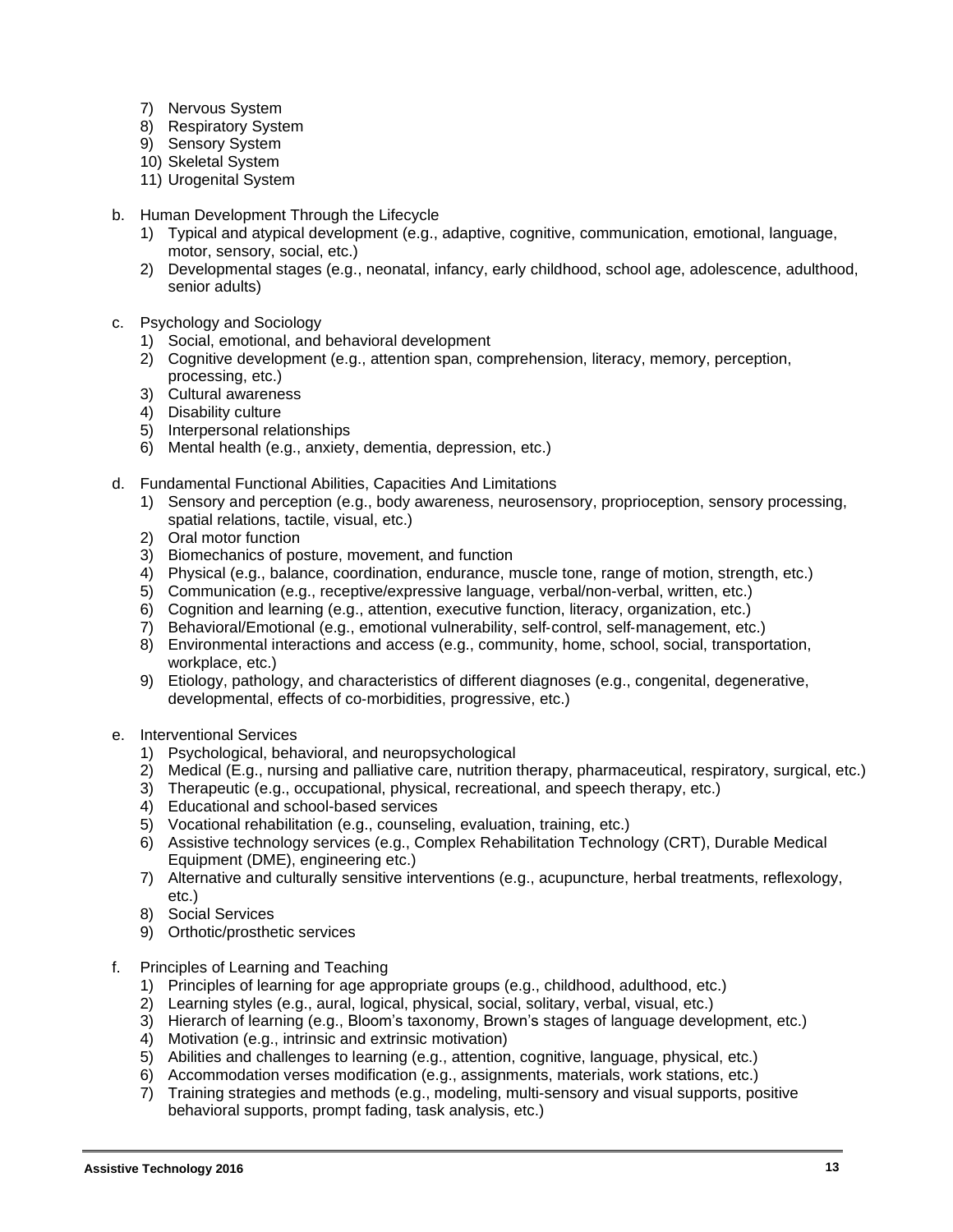- g. Assessment Procedures
	- 1) Client's current level of function across environments (e.g., community, home, school, work, transportation, etc.)
	- 2) Client's abilities/challenges, capacities/ limitations
	- 3) How to assess client tasks, activities, and participation considering environmental factors
	- 4) Technology/device features which match the client's needs
	- 5) Data collection and measurement procedures
	- 6) Analysis and synthesis of information to determine recommendations
	- 7) Application of theoretical frameworks and models such as the Student, Environment, Task, Tools Framework (SETT) or Human Activity Assistive Technology (HAAT) model or IMPACT2 Model to assess clients
- h. Service Delivery and Outcomes
	- 1) Awareness and investigation of all avenues of procurement applicable to the individual client
	- 2) Principles of quality assurance and client satisfaction
	- 3) Awareness of ongoing resources and services such as supplier, fellow clinicians, community resources
	- 4) Awareness of, and advocacy for, client rights and responsibility
	- 5) Roles and responsibilities of individuals with disabilities and others (e.g., academics, caregivers, designers, distributors, educators, engineers, fabricators, manufacturers, medical professionals, technicians, researchers, etc.)
	- 6) Sources, procedures, documentation, and eligibility for AT procurement
	- 7) Rules, regulations, laws, and statues relating to procurement
	- 8) Application of outcome measures for evidence based practice and accountability within a service setting
- i. Principles of Design, Development and Application
	- 1) Universal design concepts
	- 2) Architectural accessibility (E.g., community, home, school, workplace, social, transportation, etc.)
	- 3) Environmental considerations
	- 4) Factors which contribute to the cost of devices
	- 5) Factors which contribute to usability in particular or multiple environments
	- 6) Relationship of material and design to function
	- 7) Properties and strength of materials
	- 8) Electrical circuits, systems and components (e.g., batteries, chargers, fuses, microprocessors, etc.)
	- 9) Responsibilities, limitations, and violation of warranty
	- 10) Preventative maintenance and repair schedules for mechanical, electric, and electronic equipment
	- 11) Tools and their purpose and use (i.e., which tools perform which functions).
	- 12) Ergonomic functions
- j. Knowledge of Assistive Technology Devices
	- 1) Categories, features and applications of available assistive technologies (e.g., communication, control of environment, mobility, posture, sensory function, etc.)
		- a) AAC (Augmentative/Alternative Communication)
		- b) Accessible transportation
		- c) ADL (Aids to Daily Living, e.g., dressing, bathing, etc.)
		- d) Cognitive aids (e.g., day‐organizer, pill minder, travel application, etc.)
		- e) Adaptive interfaces including computer access (e.g., eye gaze, adaptive mouse, adaptive keyboard, voice recognition, etc.), hardware, software, and mobile device access (e.g., cell phones, tablets, etc.)
		- f) Interactive technology systems (e.g., compatibility of interactive systems, programs, platforms, and equipment)
		- g) Technology access with consideration for cognition
		- h) EADL (Electronic Aids to Daily Living, e.g., TV, light, door controls, etc.)
		- i) Education/learning/accessible instructional materials
		- j) Environmental access, modification, utilization